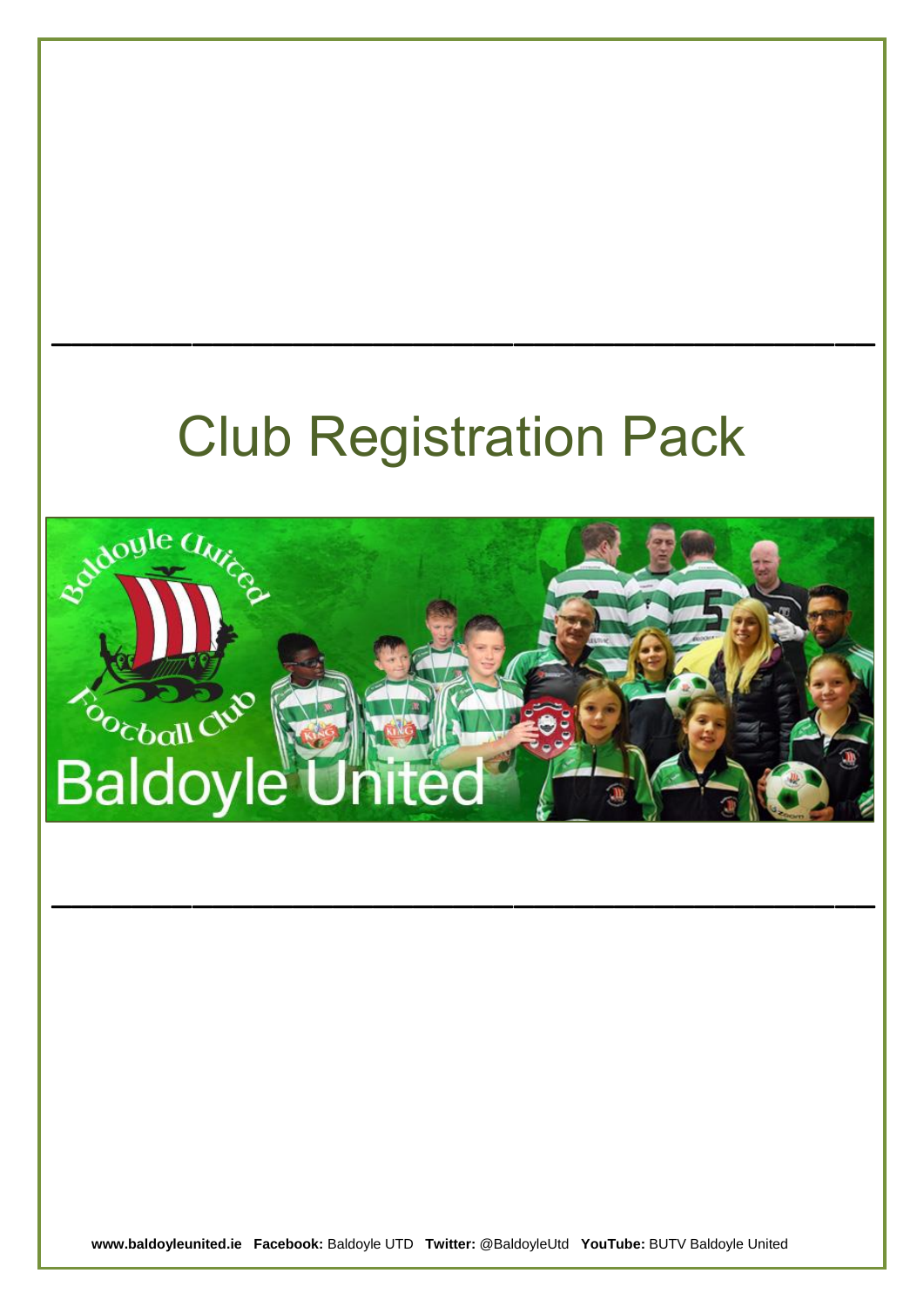## **Welcome!**



**A warm welcome back to all our players and coaches ahead of the new season. A special welcome to our new members who are joining us for the first time**.

The club is in a very positive position with membership and the number of teams growing each year. It costs a significant amount of money to provide the facilities and football that we want for our players. So please pay your season subscription on time and support all the fundraising activities our volunteers organize during the season. Information on where your money goes is contained later in this pack. Subscriptions can be paid online at the **'Easypayments Plus'** link on our new website: [www.baldoyleunited.ie](http://www.baldoyleunited.ie/)

I want to thank all our coaches and other volunteers who continue to provide their spare time to ensure that we can provide football for so many boys, girls and adults for the coming season.

The enjoyment of playing football is the most important thing for our boys, girls and adults. I would ask that you play your part by abiding by the **Parents Code of Conduct** set out in this pack and helping out your team manager. Maybe offer to wash the kit, set up the goalposts, or help in any way you can. If you have any issues or concerns please contact your team manager to arrange a discussion and our Child Welfare Officer is also available if you need to speak with them.

Finally, I wish all our players, coaches and volunteers an enjoyable and successful season. Come on Baldoyle!

Yours in sport Dermot Penrose Chairman Baldoyle United FC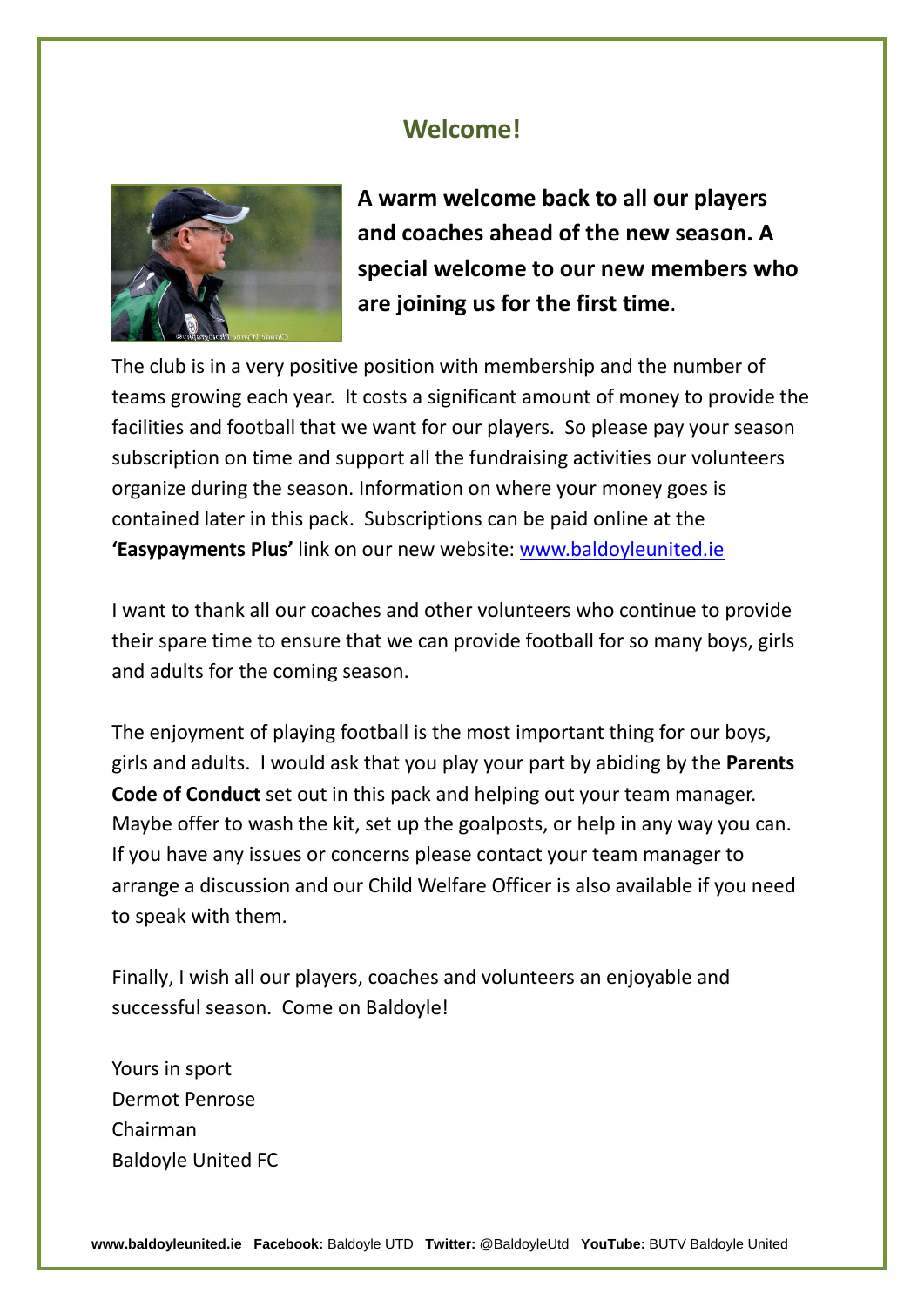## **About the club**

Baldoyle United FC is a football club located on the North East coast of Dublin close to Sutton and Howth. The club currently has over 20 teams playing in the North Dublin Schoolboys League (NDSL), Metropolitan Girls League (MGL) and Leinster Senior League. The club also has a Junior Academy for boys and girls age 4—7 years. Baldoyle United clubhouse, with private grass pitch and astro is located at Brookstone Road Baldoyle Dublin 13. The club also plays matches at Racecourse Park and Seagrange Road, Baldoyle.

**Club colours**: Green and white hooped shirts, white shorts and green socks. Change of colours is usually red shirts, white shorts and red socks.

The club has been providing continuous football in Baldoyle since 1969. In 2016 the club's progress and commitment to the community was recognised by the FAI, when it received a Community Club of the Year Award, and by Fingal County Council when it won the Sports Club of the Year and overall Community Group of the Year awards.

| <b>Club Website:</b>   | https://www.baldoyleunited.ie/                   |
|------------------------|--------------------------------------------------|
| <b>Club Committee:</b> | https://www.baldoyleunited.ie/committee-managers |
| <b>Club Managers:</b>  | https://www.baldoyleunited.ie/managers           |
| Governance:            | https://www.baldoyleunited.ie/governace          |
| Facebook:              | <b>Baldovle UTD</b>                              |
| Twitter:               | @BaldoyleUtd                                     |

#### **Registration Form**:

<https://docs.google.com/forms/d/1numCJ6SdeQ5Pkzqza1IiZmFGkypuPCfaPk87Zw7g03A/>

**Covid-19 Form**: [https://docs.google.com/forms/d/1m2xZwneu\\_qSSyPYlT2rgr](https://docs.google.com/forms/d/1m2xZwneu_qSSyPYlT2rgr-jcyLVqV6MGn6yMl37I7Ug/edit)-jcyLVqV6MGn6yMl37I7Ug/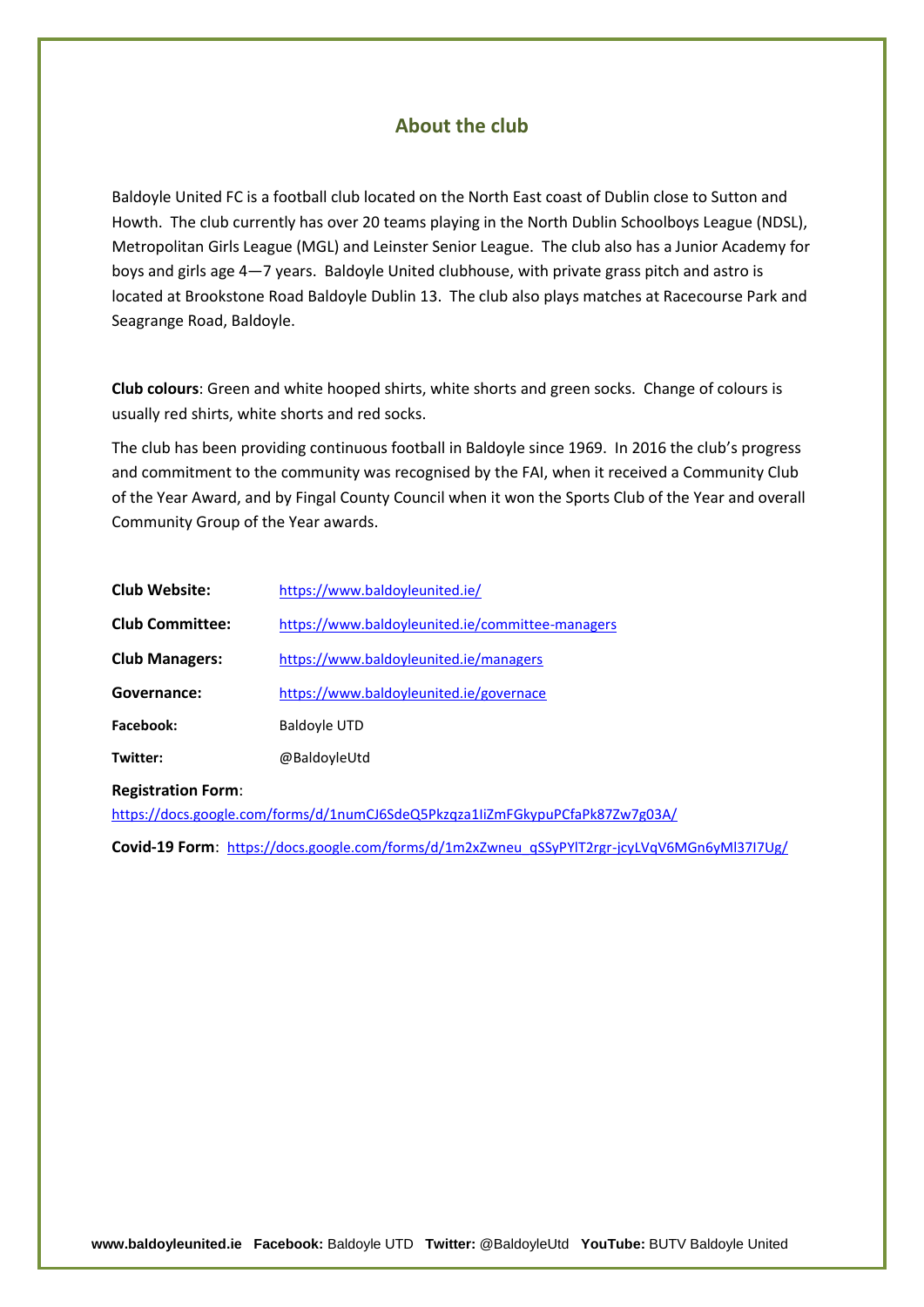## **Membership**

Baldoyle United is a football club with over 20 teams. The volunteers who assist and give their time to the club, be they managers, coaches, parents and also those who serve on committees help to run the club to the best of their ability.

There is also a financial cost to running Baldoyle United. Players' subscriptions are a vital part of the income of the club and are payable for the Junior Academy (weekly), schoolboys/girls teams and senior teams.

#### **What do these annual subscriptions cover?**

- **Insurance** for all players while playing for the club in training sessions and at matches in case of injury.
- **Referee expenses** for home games in both pre-season, league and cups.
- Supply of **footballs** to each team, including training balls and match balls, **bibs and cones**. There is an annual cost as most footballs will only last one to two seasons.
- **Electricity** for the use of the **floodlighting** on the all-weather pitch, small grass areas and walkways which are in use from Monday to Friday, usually from 5pm to 10pm throughout the year.
- Providing **medical kits** to managers.
- **League registration fees** for each Baldoyle United team entered into the Metropolitan Girls League, Dublin and North Dublin Schoolboy League and Leinster Senior Leagues.
- The all-weather pitch and main pitches represent an investment by the club and require annual **maintenance** given the level of training throughout the season to keep them playable.

The Club is grateful to all managers, coaches and parents who participate in the running of the club.

The club believes that the facilities provided by Baldoyle United provide value for subscriptions paid by players.

€240 per season from August to June fee equates to just **€2 per training session** and **€2 per match day** or €24 per month which is good value compared to many other clubs and activities. There are family discounts where applicable also. Apart from the financial costs of running the club, players receive coaching, playing time, development of their football skills, learning to interact with other team members and play as a team in a sport that they enjoy from the age of 4 up to and including senior football.

We hope this note provides more detail as to what expenses your annual subscriptions go towards meeting in a season.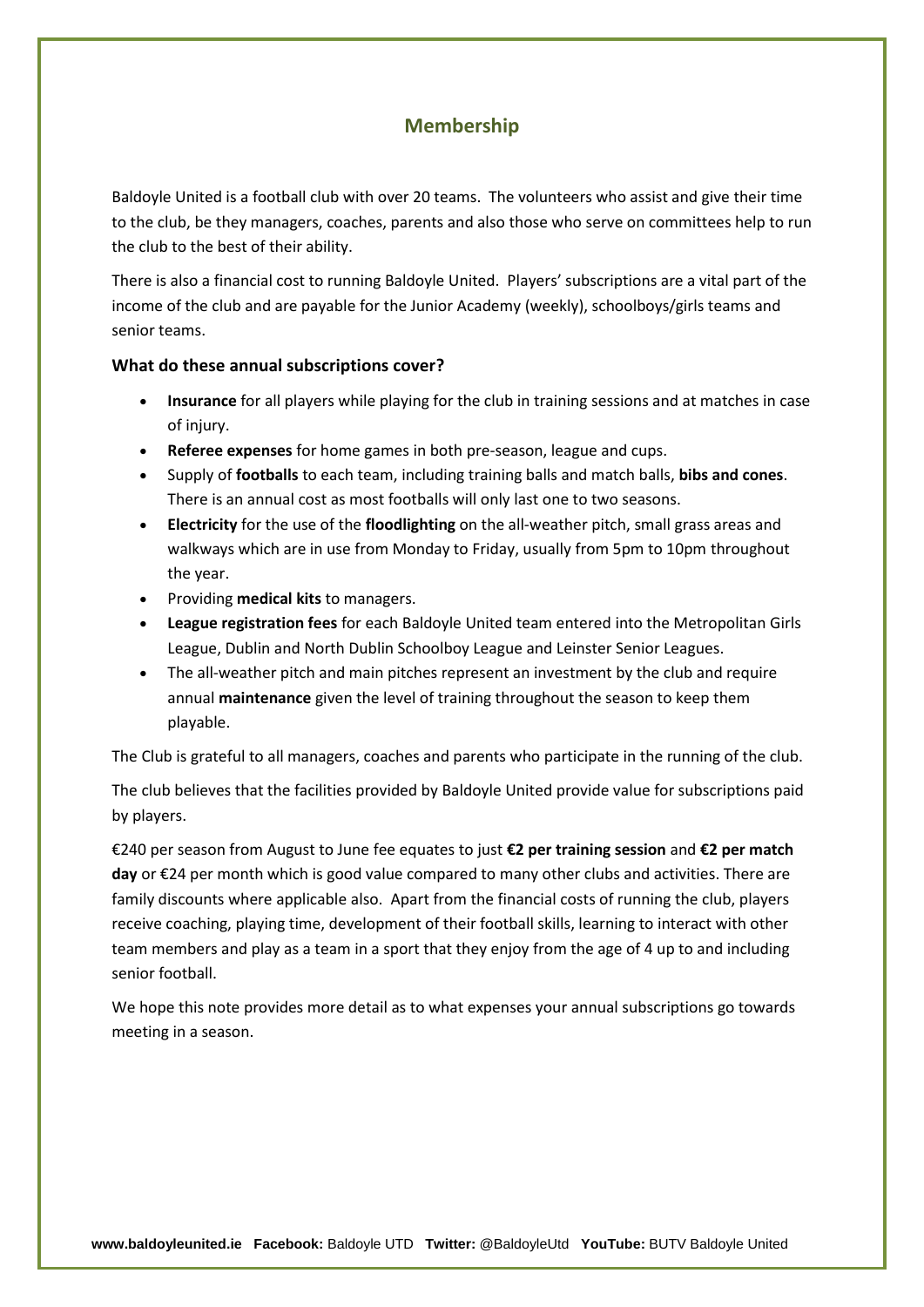## **Code of Conduct for Players**

- Play for enjoyment, not just to please your parents or coach.
- Play by the laws of the game.
- Never argue with the referee's decision.
- Play with control. Do not lose your temper.
- Play for yourself and your team—your team's performance will benefit and so will your own.
- Be a "good sport". Applaud all good play whether by your team or the opponent.
- Respect your opponent. Treat all players as you would like to be treated.
- Give opponents a hand if they are injured, put the ball out of play so they can receive attention.
- Give the ball back to you opponents if they have put the ball out of play so that one of your team mates could get attention.
- Do not "bully" or take advantage of any player. Do not accept "bulling" in your club.
- Co-operate with referees, coaches, team mates and opponents.
- Remember that the goals of the game are to have fun, improve your skills and feel good.
- At the final whistle applaud and thank your opponents and the referee for the match.
- Always remember that you owe a duty of care to your opponents.
- Tackle hard but fairly, do not intend to hurt your opponent.
- Win with humility—loose with dignity. Nobody likes a sore loser.
- Do not attempt to cheat by diving or feigning injury in an attempt to con the referee.
- It is most important that you don't keep secrets. If you are unhappy or uncomfortable with how anyone else is behaving towards you at the club please let us know. Tell your Club Children's Officer, your parents or anyone you trust, if someone is causing you harm or distress. You have a right to be safe.
- Baldoyle United does not tolerate racial or any other form of abuse or discrimination.

## **Code of Ethics Code for Parents**

- Remember, young people are involved in football for their enjoyment, not yours.
- Encourage your child always to play by the laws of the game.
- Teach young people that honest endeavor is as important as winning, so that the result of each game is accepted without disappointment.
- Help you people to work towards skill improvement and good sportsmanship.
- Set a good example by applauding good play on both sides.
- Never ridicule, humiliate or shout at young players for making a mistake or losing a match.
- Do not place emphasis on winning at all costs.
- Do not force an unwilling child to participate in the playing of football. If the child is to play, he/she will do so in good time through your encouragement.
- Support all efforts to remove verbal and physical abuse from football.